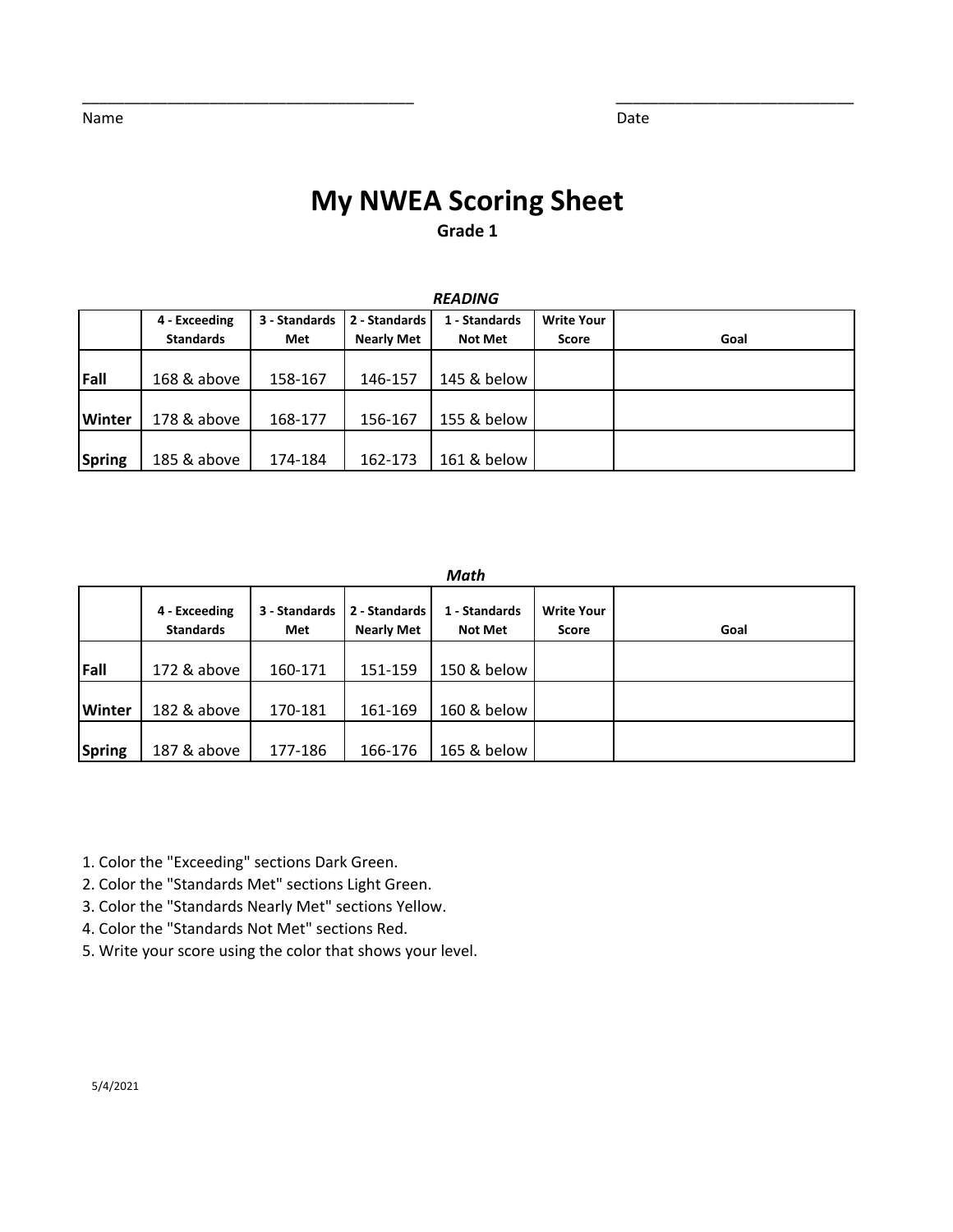# **My NWEA Scoring Sheet**

\_\_\_\_\_\_\_\_\_\_\_\_\_\_\_\_\_\_\_\_\_\_\_\_\_\_\_\_\_\_\_\_\_\_\_\_\_\_ \_\_\_\_\_\_\_\_\_\_\_\_\_\_\_\_\_\_\_\_\_\_\_\_\_\_\_

### **Grade 2**

|               | <b>READING</b>                    |                      |                                    |                                 |                            |      |  |  |  |  |
|---------------|-----------------------------------|----------------------|------------------------------------|---------------------------------|----------------------------|------|--|--|--|--|
|               | 4 - Exceeding<br><b>Standards</b> | 3 - Standards<br>Met | 2 - Standards<br><b>Nearly Met</b> | 1 - Standards<br><b>Not Met</b> | <b>Write Your</b><br>Score | Goal |  |  |  |  |
| Fall          | 187 & above                       | 175-186              | 160-174                            | 159 & below                     |                            |      |  |  |  |  |
| <b>Winter</b> | 195 & above                       | 184-194              | 170-183                            | 169 & below                     |                            |      |  |  |  |  |
| <b>Spring</b> | 199 & above                       | 188-198              | 175-187                            | 174 & below                     |                            |      |  |  |  |  |

#### *Math*

|               | 4 - Exceeding<br><b>Standards</b> | 3 - Standards<br>Met | 2 - Standards<br><b>Nearly Met</b> | 1 - Standards<br><b>Not Met</b> | <b>Write Your</b><br>Score | Goal |  |  |  |
|---------------|-----------------------------------|----------------------|------------------------------------|---------------------------------|----------------------------|------|--|--|--|
| Fall          | 187 & above                       | 175-186              | 165-174                            | 164 & below                     |                            |      |  |  |  |
| <b>Winter</b> | 195 & above                       | 184-194              | 174-183                            | 173 & below                     |                            |      |  |  |  |
| Spring        | 200 & above                       | 189-199              | 180-188                            | 179 & below                     |                            |      |  |  |  |

1. Color the "Exceeding" sections Dark Green.

- 2. Color the "Standards Met" sections Light Green.
- 3. Color the "Standards Nearly Met" sections Yellow.
- 4. Color the "Standards Not Met" sections Red.
- 5. Write your score using the color that shows your level.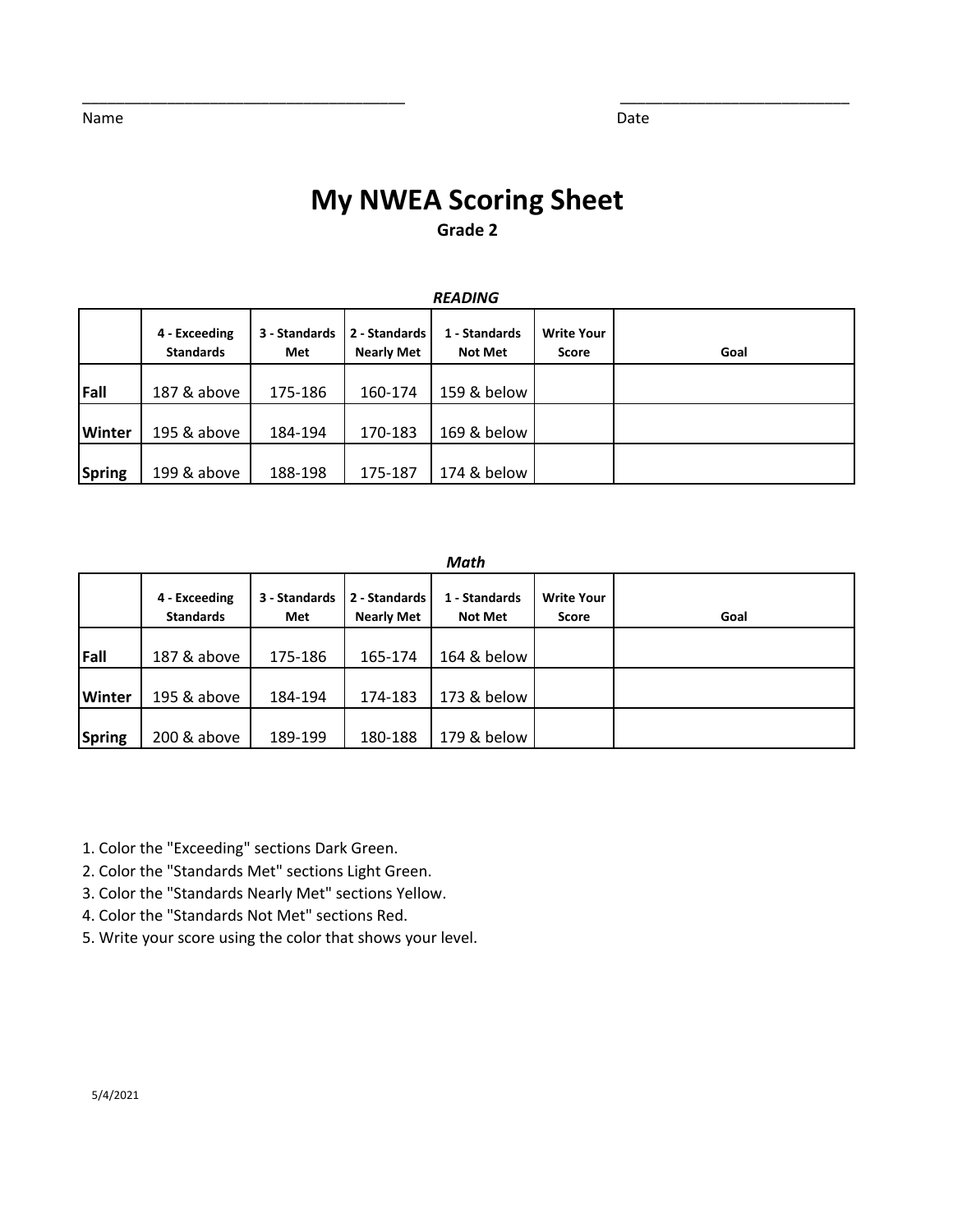# **My NWEA Scoring Sheet**

\_\_\_\_\_\_\_\_\_\_\_\_\_\_\_\_\_\_\_\_\_\_\_\_\_\_\_\_\_\_\_\_\_\_\_\_\_\_ \_\_\_\_\_\_\_\_\_\_\_\_\_\_\_\_\_\_\_\_\_\_\_\_\_\_\_

### **Grade 3**

|               | 4 - Exceeding<br><b>Standards</b> | 3 - Standards<br>Met | 2 - Standards<br><b>Nearly Met</b> | 1 - Standards<br><b>Not Met</b> | <b>Write Your</b><br>Score | Goal |
|---------------|-----------------------------------|----------------------|------------------------------------|---------------------------------|----------------------------|------|
| Fall          | 199 & above                       | 189-198              | 176-188                            | 175 & below                     |                            |      |
| <b>Winter</b> | 205 & above                       | 196-204              | 184-195                            | 183 & below                     |                            |      |
| Spring        | 208 & above                       | 199-207              | 188-198                            | 187 & below                     |                            |      |

#### *READING*

#### *Math*

|               | 4 - Exceeding<br><b>Standards</b> | 3 - Standards<br>Met | 2 - Standards<br><b>Nearly Met</b> | 1 - Standards<br><b>Not Met</b> | <b>Write Your</b><br><b>Score</b> | Goal |
|---------------|-----------------------------------|----------------------|------------------------------------|---------------------------------|-----------------------------------|------|
| Fall          | 199 & above                       | 188-198              | 179-187                            | 178 & below                     |                                   |      |
| <b>Winter</b> | 206 & above                       | 196-205              | 187-195                            | 186 & below                     |                                   |      |
| Spring        | 211 & above                       | 201-210              | 192-200                            | 191 & below                     |                                   |      |

1. Color the "Exceeding" sections Dark Green.

2. Color the "Standards Met" sections Light Green.

3. Color the "Standards Nearly Met" sections Yellow.

4. Color the "Standards Not Met" sections Red.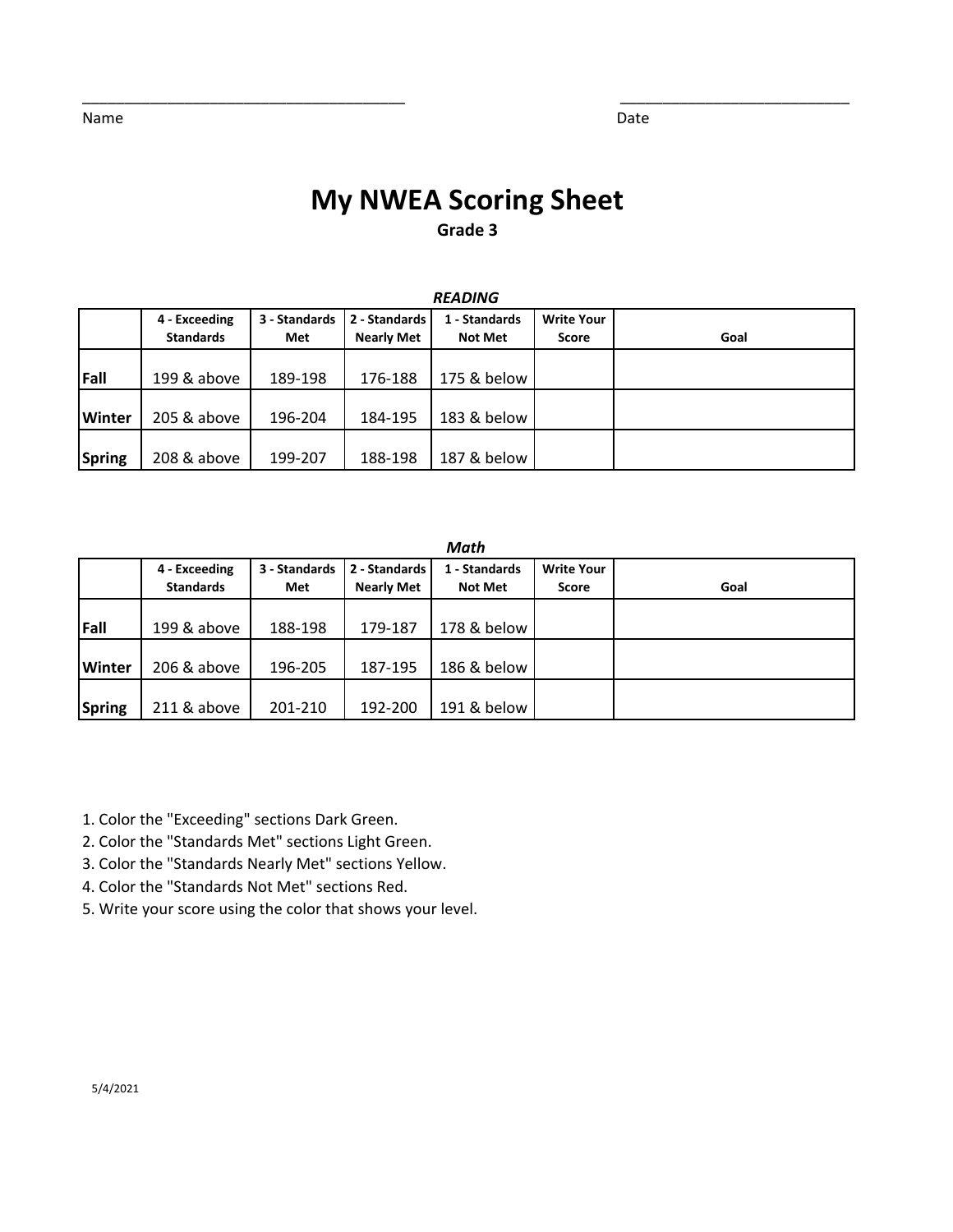## **My NWEA Scoring Sheet Grade 4**

\_\_\_\_\_\_\_\_\_\_\_\_\_\_\_\_\_\_\_\_\_\_\_\_\_\_\_\_\_\_\_\_\_\_\_\_\_\_ \_\_\_\_\_\_\_\_\_\_\_\_\_\_\_\_\_\_\_\_\_\_\_\_\_\_\_

|               | <b>READING</b>                    |                      |                                    |                                 |                                   |      |  |  |  |  |
|---------------|-----------------------------------|----------------------|------------------------------------|---------------------------------|-----------------------------------|------|--|--|--|--|
|               | 4 - Exceeding<br><b>Standards</b> | 3 - Standards<br>Met | 2 - Standards<br><b>Nearly Met</b> | 1 - Standards<br><b>Not Met</b> | <b>Write Your</b><br><b>Score</b> | Goal |  |  |  |  |
| Fall          | 207 & above                       | 198-206              | 188-197                            | 187 & below                     |                                   |      |  |  |  |  |
| Winter        | 212 & above                       | 204-211              | 194-203                            | 193 & below                     |                                   |      |  |  |  |  |
| <b>Spring</b> | 214 & above                       | 206-213              | 197-205                            | 196 & below                     |                                   |      |  |  |  |  |

|               | Math                              |                      |                                    |                          |                                   |      |  |  |  |  |
|---------------|-----------------------------------|----------------------|------------------------------------|--------------------------|-----------------------------------|------|--|--|--|--|
|               | 4 - Exceeding<br><b>Standards</b> | 3 - Standards<br>Met | 2 - Standards<br><b>Nearly Met</b> | 1 - Standards<br>Not Met | <b>Write Your</b><br><b>Score</b> | Goal |  |  |  |  |
| Fall          | 212 & above                       | 202-211              | 188-201                            | 187 & below              |                                   |      |  |  |  |  |
| <b>Winter</b> | 219 & above                       | 209-218              | 194-208                            | 193 & below              |                                   |      |  |  |  |  |
| <b>Spring</b> | 223 & above                       | 213-222              | 199-212                            | 198 & below              |                                   |      |  |  |  |  |

1. Color the "Exceeding" sections Dark Green.

2. Color the "Standards Met" sections Light Green.

3. Color the "Standards Nearly Met" sections Yellow.

- 4. Color the "Standards Not Met" sections Red.
- 5. Write your score using the color that shows your level.

Name Date by the Contract of the Contract of the Contract of the Contract of the Date Date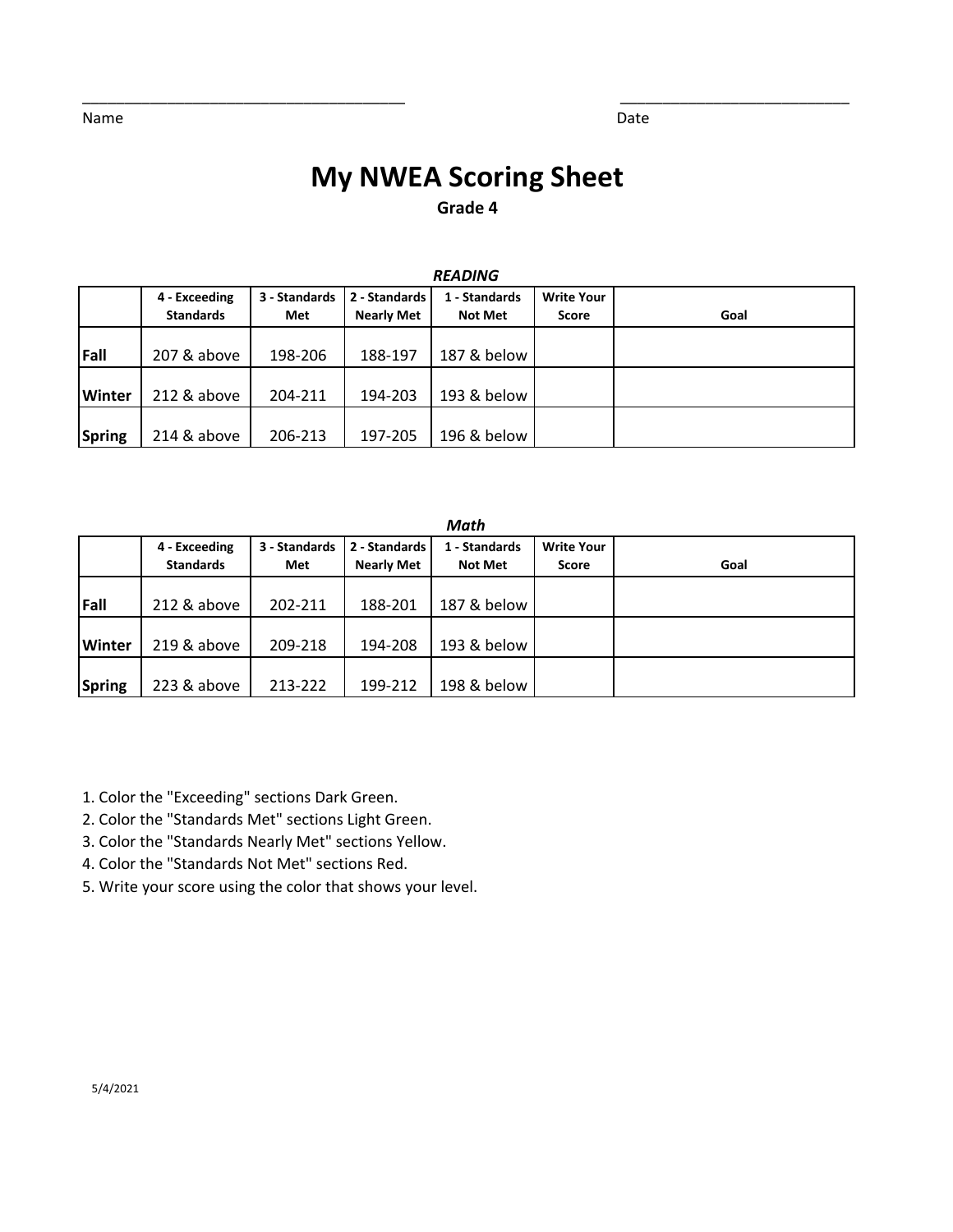# **My NWEA Scoring Sheet**

\_\_\_\_\_\_\_\_\_\_\_\_\_\_\_\_\_\_\_\_\_\_\_\_\_\_\_\_\_\_\_\_\_\_\_\_\_\_ \_\_\_\_\_\_\_\_\_\_\_\_\_\_\_\_\_\_\_\_\_\_\_\_\_\_\_

### **Grade 5**

|               | 4 - Exceeding<br><b>Standards</b> | 3 - Standards<br>Met | 2 - Standards<br><b>Nearly Met</b> | 1 - Standards<br><b>Not Met</b> | <b>Write Your</b><br>Score | Goal |
|---------------|-----------------------------------|----------------------|------------------------------------|---------------------------------|----------------------------|------|
| Fall          | 216 & above                       | 204-215              | 194-203                            | 193 & below                     |                            |      |
| <b>Winter</b> | 220 & above                       | 209-219              | 200-208                            | 199 & below                     |                            |      |
| Spring        | 221 & above                       | 211-220              | 202-210                            | 201 & below                     |                            |      |

#### *READING*

#### *Math*

|               | 4 - Exceeding    | 3 - Standards | 2 - Standards     | 1 - Standards  | <b>Write Your</b> |      |
|---------------|------------------|---------------|-------------------|----------------|-------------------|------|
|               | <b>Standards</b> | Met           | <b>Nearly Met</b> | <b>Not Met</b> | Score             | Goal |
|               |                  |               |                   |                |                   |      |
| Fall          | 222 & above      | 214-221       | 201-213           | 200 & below    |                   |      |
|               |                  |               |                   |                |                   |      |
| <b>Winter</b> | 228 & above      | 220-227       | 207-219           | 206 & below    |                   |      |
|               |                  |               |                   |                |                   |      |
| Spring        | 232 & above      | 224-231       | 211-223           | 210 & below    |                   |      |

1. Color the "Exceeding" sections Dark Green.

- 2. Color the "Standards Met" sections Light Green.
- 3. Color the "Standards Nearly Met" sections Yellow.
- 4. Color the "Standards Not Met" sections Red.
- 5. Write your score using the color that shows your level.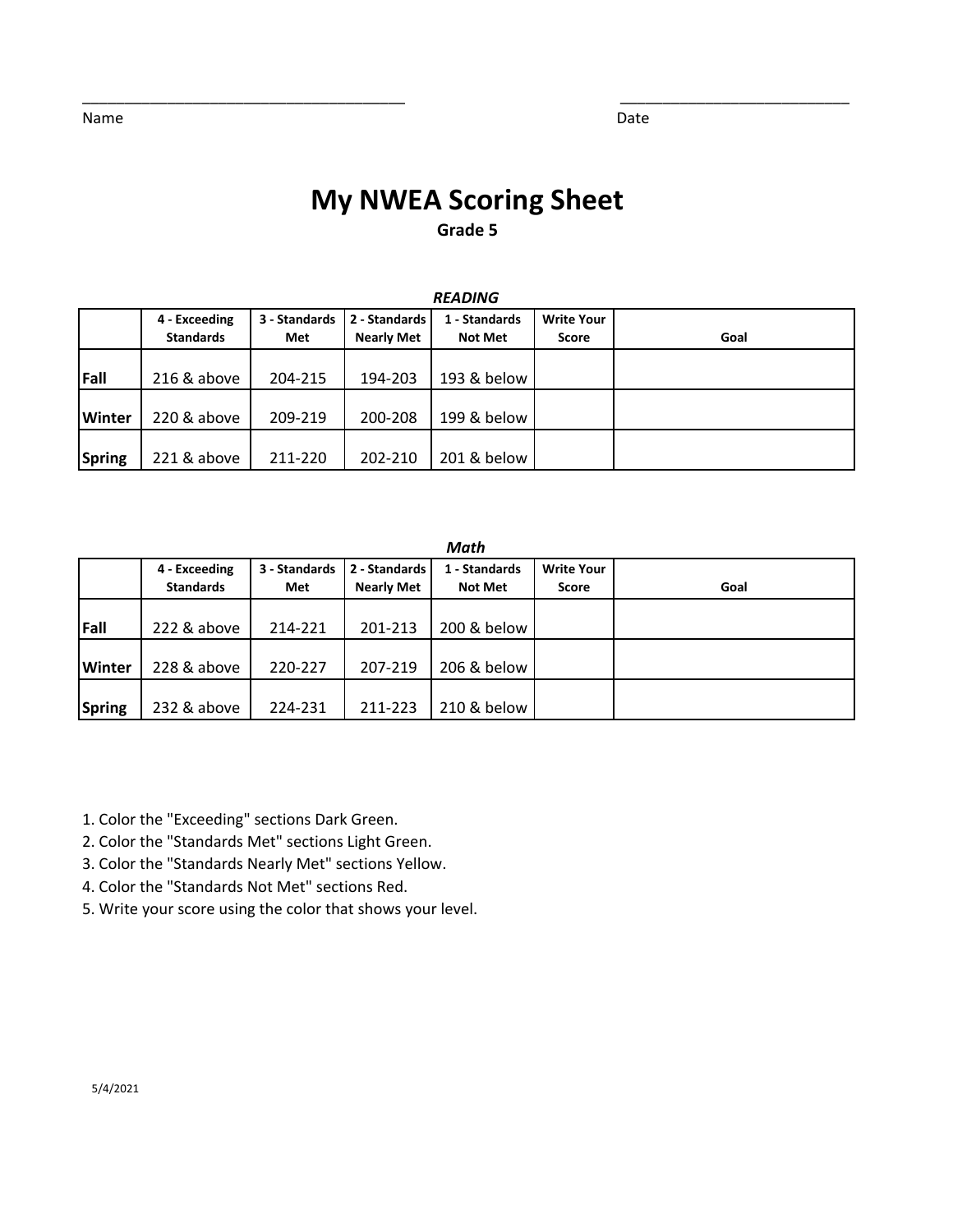# **My NWEA Scoring Sheet**

\_\_\_\_\_\_\_\_\_\_\_\_\_\_\_\_\_\_\_\_\_\_\_\_\_\_\_\_\_\_\_\_\_\_\_\_\_\_ \_\_\_\_\_\_\_\_\_\_\_\_\_\_\_\_\_\_\_\_\_\_\_\_\_\_\_

### **Grade 6**

|               | 4 - Exceeding<br><b>Standards</b> | 3 - Standards<br>Met | 2 - Standards<br><b>Nearly Met</b> | 1 - Standards<br><b>Not Met</b> | <b>Write Your</b><br><b>Score</b> | Goal |
|---------------|-----------------------------------|----------------------|------------------------------------|---------------------------------|-----------------------------------|------|
| Fall          | 225 & above                       | 211-224              | 197-210                            | 196 & below                     |                                   |      |
| <b>Winter</b> | 227 & above                       | 214-226              | 202-213                            | 201 & below                     |                                   |      |
| Spring        | 228 & above                       | 216-227              | 204-215                            | 203 & below                     |                                   |      |

#### *READING*

#### *Math*

|               | 4 - Exceeding<br><b>Standards</b> | 3 - Standards<br>Met | 2 - Standards<br><b>Nearly Met</b> | 1 - Standards<br><b>Not Met</b> | <b>Write Your</b><br><b>Score</b> | Goal |
|---------------|-----------------------------------|----------------------|------------------------------------|---------------------------------|-----------------------------------|------|
| Fall          | 228 & above                       | 218-227              | 206-217                            | 205 & below                     |                                   |      |
| <b>Winter</b> | 233 & above                       | 223-232              | 211-222                            | 210 & below                     |                                   |      |
| Spring        | 236 & above                       | 226-235              | 214-225                            | 213 & below                     |                                   |      |

1. Color the "Exceeding" sections Dark Green.

- 2. Color the "Standards Met" sections Light Green.
- 3. Color the "Standards Nearly Met" sections Yellow.
- 4. Color the "Standards Not Met" sections Red.
- 5. Write your score using the color that shows your level.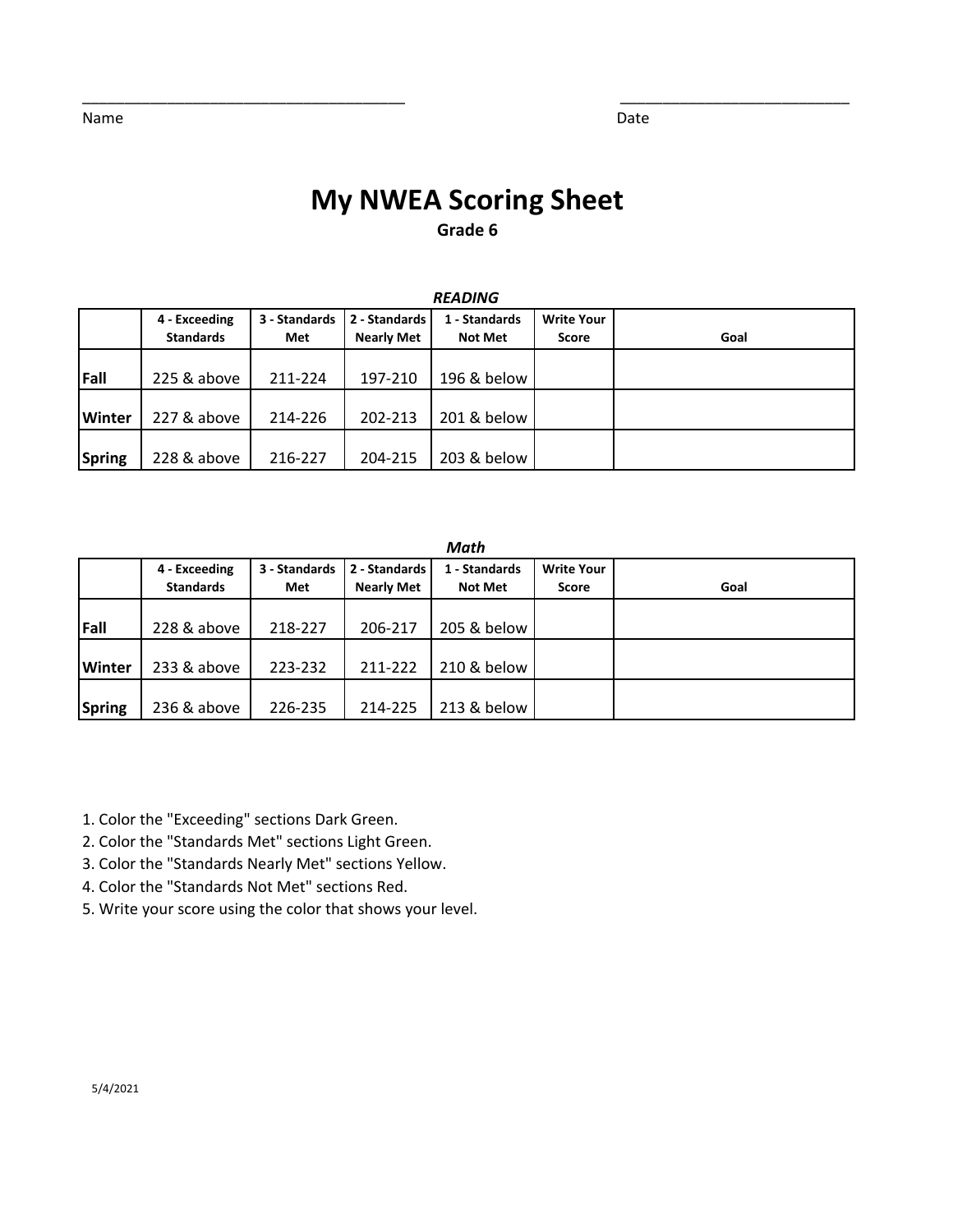## **My NWEA Scoring Sheet Grade 7**

\_\_\_\_\_\_\_\_\_\_\_\_\_\_\_\_\_\_\_\_\_\_\_\_\_\_\_\_\_\_\_\_\_\_\_\_\_\_ \_\_\_\_\_\_\_\_\_\_\_\_\_\_\_\_\_\_\_\_\_\_\_\_\_\_\_

|               | 4 - Exceeding    | 3 - Standards | 2 - Standards     | 1 - Standards  | <b>Write Your</b> |      |  |
|---------------|------------------|---------------|-------------------|----------------|-------------------|------|--|
|               | <b>Standards</b> | Met           | <b>Nearly Met</b> | <b>Not Met</b> | Score             | Goal |  |
|               |                  |               |                   |                |                   |      |  |
| Fall          | 228 & above      | 213-227       | 200-212           | 199 & below    |                   |      |  |
|               |                  |               |                   |                |                   |      |  |
| <b>Winter</b> | 230 & above      | 216-229       | 204-215           | 203 & below    |                   |      |  |
|               |                  |               |                   |                |                   |      |  |
| Spring        | 231 & above      | 217-230       | 206-216           | 205 & below    |                   |      |  |

#### *READING*

#### *Math*

|               | 4 - Exceeding<br><b>Standards</b> | 3 - Standards<br>Met | 2 - Standards<br><b>Nearly Met</b> | 1 - Standards<br><b>Not Met</b> | <b>Write Your</b><br><b>Score</b> | Goal |
|---------------|-----------------------------------|----------------------|------------------------------------|---------------------------------|-----------------------------------|------|
| Fall          | 235 & above                       | 224-234              | 212-223                            | 211 & below                     |                                   |      |
| <b>Winter</b> | 239 & above                       | 228-238              | 215-227                            | 214 & below                     |                                   |      |
| <b>Spring</b> | 242 & above                       | 231-241              | 218-230                            | 217 & below                     |                                   |      |

1. Color the "Exceeding" sections Dark Green.

2. Color the "Standards Met" sections Light Green.

3. Color the "Standards Nearly Met" sections Yellow.

4. Color the "Standards Not Met" sections Red.